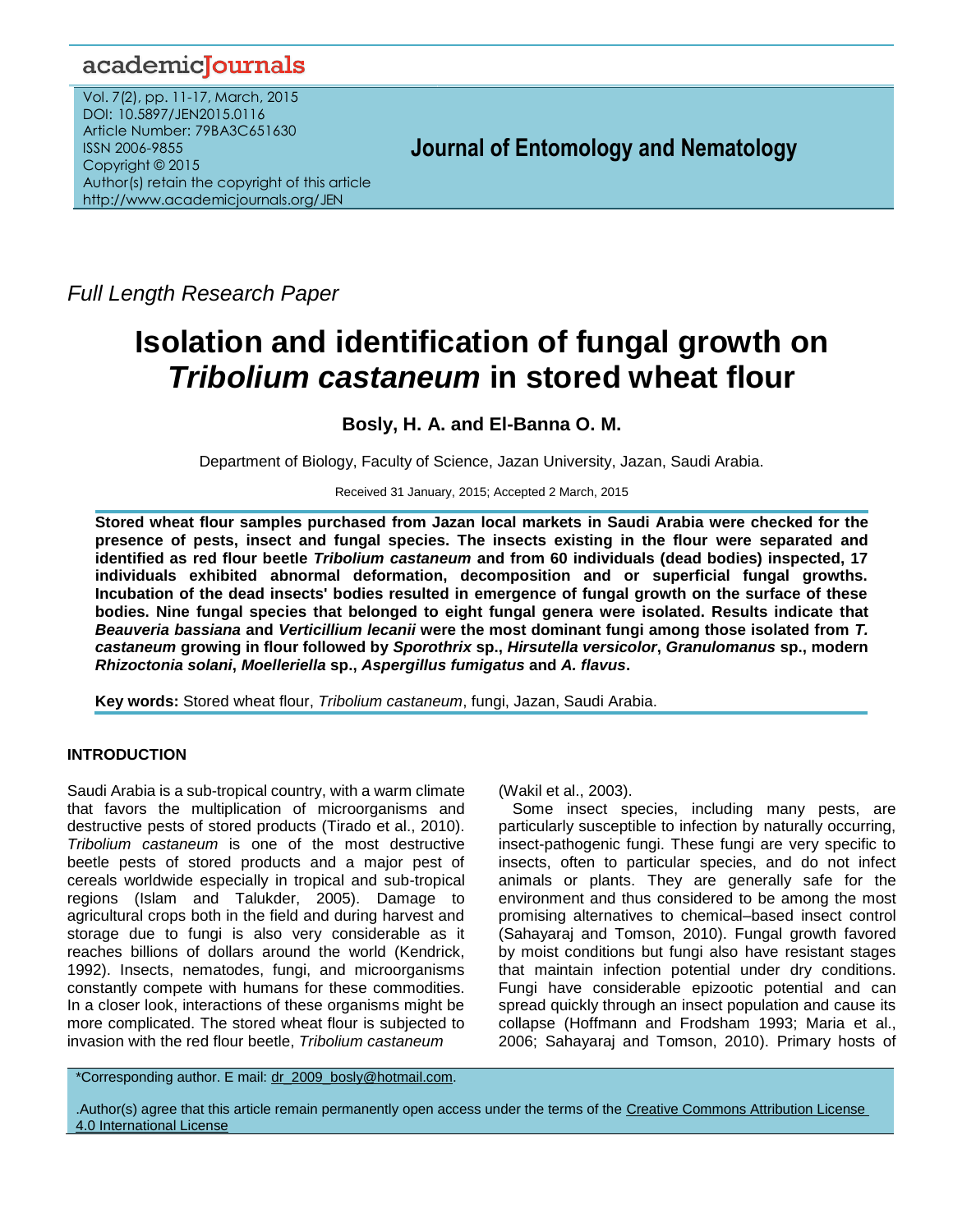the majority of these fungi are aphids, whiteflies, leafhoppers, flies, beetles, caterpillars, thrips, mites and some beetle larvae.

The most recorded entomopathogenic fungi species were, *Beauvaria bassiana, Asperigillus, Penicillium, Metarrhizium, Tolypocladium, Isaria, Lecanicillium Aschersoniabadia, Aachersonia marginata, Aschersonia samoensis, A. oxystoma, A. placenta, A. confluens, Hypocrellasia mensis, Moelleriella raciborskii, Hypocrella calendulina,Paecilomyces cinnamomeus, Conoideocrella tenuis* and *Verticillium* spp. (Lord, 2001; Shah and Pell, 2003). Lawrence and Milner (1996) and Shah and Pell (2003) indicated that *Ophiocordyceps unilateralis, O. myrmecophila, Torrubiella* sp.*, Isaria* sp*., Paecilomyces lilacinus, Isariatenuipes, Gibellula pulchra, Nomuraeaa typicola, Hirsutella formicarum, Metarhizium* sp*., Akanthomyces pistillariiformis* and *Hirsutella citriformis* are entomopathogenic fungi applied as biocontrol agents. In addition to the previously mentioned fungi, Akanthomyces, Aschersonia, Beauveria, Conoideocrella, Cordyceps, Gibellula, Hirsutella, Hymenostilbe, Hypocrella, Isaria, Metarhizium, Moelleriella, Nomuraea, Ophiocordyceps, Paecilomyces, Torrubiella and Verticillium are entomopathogenic fungi and associated with many insects.

The goal of this work was to isolate and identify fungi naturally associated with *T. castaneum* and to study the effect of these fungi on their insect hosts and to keep them as stock for further research concerning biological control application.

#### **MATERIALS AND METHODS**

#### **Source of wheat Flour samples**

Twenty-four wheat flour samples in paper packets of 1 Kg each purchased from Jazan local markets in Saudi Arabia were stored at room temperature (22 - 35 $\degree$ C) and 65- 68% relative humidity for two years. The mean temperature and relative humidity were as follows; January daytime highest temperature was 88°F (31°C) and lowest was 71°F (22°C), while July had average daytime highest temperature of 104°F (40°C) and lowest of 86°F (30°C) (Bosly and Kawanna, 2014). At the end of the storage period, the flour was characterized with yellowish color and undesirable odors. The flour were checked for the presence of pests, insects and fungal species associated with or affecting them.

#### **Separation and identification of the affected insects**

The insects existing in the flour were separated and identified as Red flour beetle *T. castaneum* according to the key given by Hinton (1945) and Bousquet (1990).

#### **Isolation of fungi associated with the separated insects**

Isolation of fungi associated with the separated *T. castaneum* was done in three successive stages as follows:

#### *Separation of the affected insects*

The dead bodies of *T. castaneum* (60 individuals) separated from the flour using a silk sieve, were cleaned by the aid of camel hairbrush to remove the flour. The insect's dead bodies were inspected by the binuclear for any deformations or decomposition. The individuals exhibited abnormal deformation, decomposition and or superficial fungal growths were photographed by a (zoom in) digital camera.

#### *Incubation of the candidate insects*

The individuals of *T. castaneum* that showed decomposition or fungal growths were incubated to allow the emergence of fungal growth from both outside and inside the affected insects. For incubation, plastic Petri dishes (9 cm) each containing sterilized filter paper (Whatman No1) were used. Sterilized glass slide was fixed above the filter paper. Using sterilized fine tip forceps, the individuals were transferred and put above the slide. Two individuals were put on each slide. The filter papers were kept wet by dispensing 1 ml of sterilized distilled water according to Dhingra and Sinclair (1985).The dishes were covered and sealed using para film and incubated at 25±2°C for 7 days. After elapse of the incubation period, insects were checked for emergence of fungal growth by the binuclear and the individuals that the fungi observed on their surfaces were labeled and used in the isolation experiment.

#### *Isolation and identification of the emerged fungi*

For isolation of the emerged fungi associated with the insects, Petri dishes (9 cm) containing PDA medium were used. Aseptically, small part of the fungal growth was taken from the surface of the insect body using a sterilized needle and transferred onto the surface of PDA medium in Petri dish. The dishes were labeled, sealed with parafilm and incubated at 25 ±2°C. The dishes were checked for fungal growth after 3 and 7 days. The emerged fungi were picked-up and transferred to new PDA medium plates, purified and identified following keys given by Ainsworth (1971), Ellis (1971 and 1976), Barnett and Hunter (1972), Domsch et al. (1993)and Gadd et al. (2006). Frequency of each identified fungus was calculated according to the following equation:

```
Frequency percentage = \frac{1}{\text{Total number of fungal colonies for each tangent 133}}Number of fungal colonies for each fungusX 100
```
#### **Light microscope examination**

To identify the emerged fungi, slides from cultures of any of the previously mentioned fungi grown on the PDA medium for 7 days were prepared, fixed, stained with lacto phenol-cotton blue and examined by light microscope (ModelZeizz AX10) and photographs were captured using AxioCamICc1 using the program (Axiovission4.8.2-06-2010). Stock cultures on PDA under paraffin oil were kept in a refrigerator at 5-10°C and sub-cultured onto fresh medium every 2-3 weeks. These will be the potential biological materials for further research and application.

# **RESULTS**

#### **Separation and identification of the affected insects**

The apparently healthy red flour beetle *T*. *castaneum* is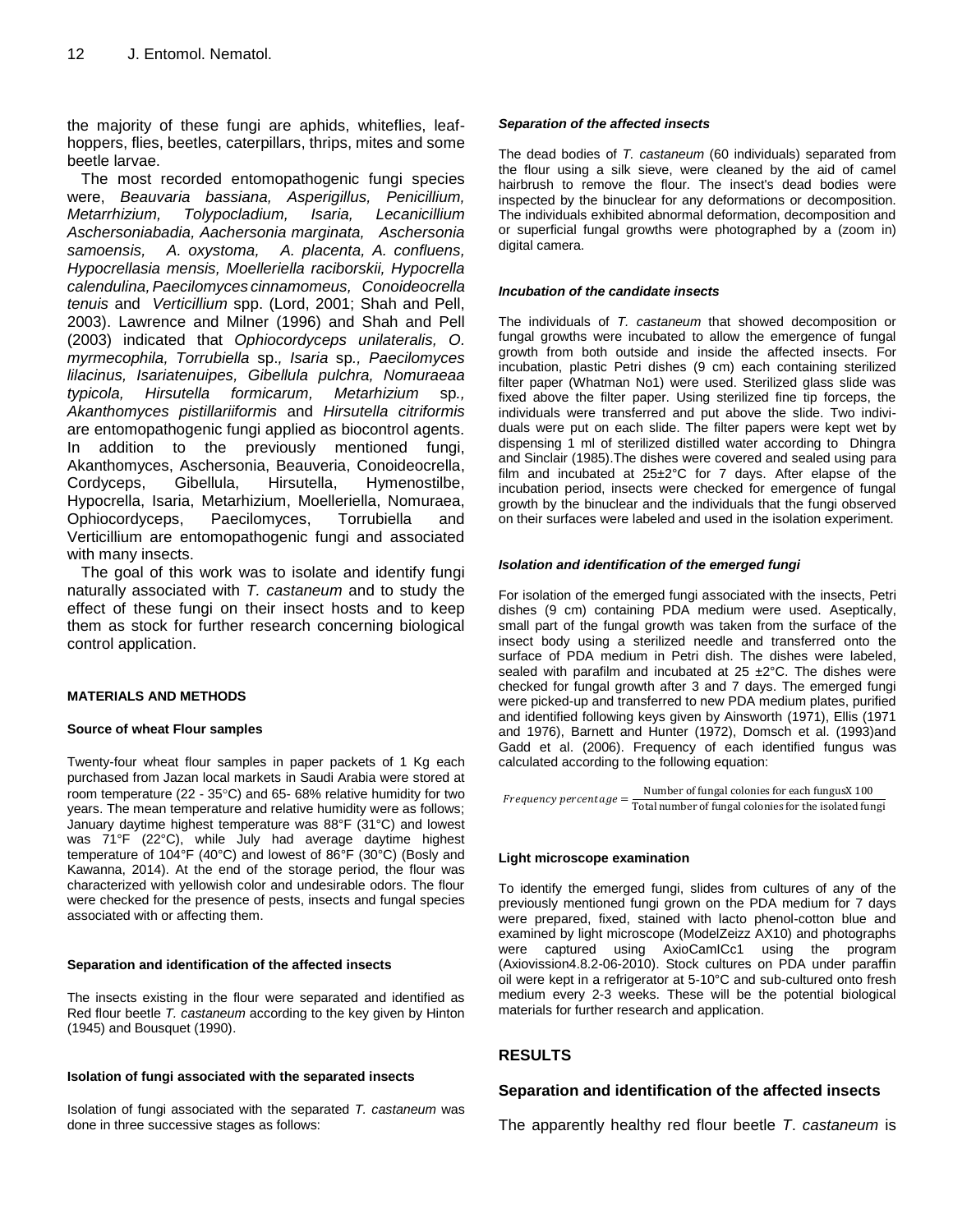

**Figure 1.** Photograph shows dorsal (left) and ventral (right) sides of the isolated non-infected *T*. *castaneum.*



**Figure 2.** Photograph shows ventral side of T*. castaneum* at the beginning of infection by *Verticilliumlecanii*.



**Figure 4.** Photograph shows that the body of T.*castaneum*is already occupied by *[Beauveriabassiana](http://www.entomology.wisc.edu/mbcn/kyf410.html)*.

tion of the insect head (Figure 6), decom-position of their wings (Figure 7), legs (Figure 8) and the abdomen (Figure 9). Some parts of the insects dead bodies were covered with colored fungal growths that ranged from olive green, white, grey, brown to black. The fungal infection ranged from distributed colonies on the insect body (Figure 2) or parts of it covered with the fungal growth (Figures 4, 5 and 7).

# **Isolation and identification of the fungi associated with the separated insects**

Isolation from the candidate insect samples showed emergence of fungal growths by incubation which resulted in isolation of nine fungal species belonging to eight fungal genera (Table 1). The fungi isolated were purified and identified to the generic and/or the species level according to their morphological characteristics.



**Figure 3.** Different degrees of infection and colonization with *Beauveriabassiana*.

represented in Figure 1. About 60 insect dead bodies of the *T*. *castaneum* checked for the different degrees of degeneration were separated from the stored wheat flour, inspected and photographed. The insects exhibited various morphological deformations as showed in Figures 2, 3, 4 and 5.Themost characteristic deformation was the separa-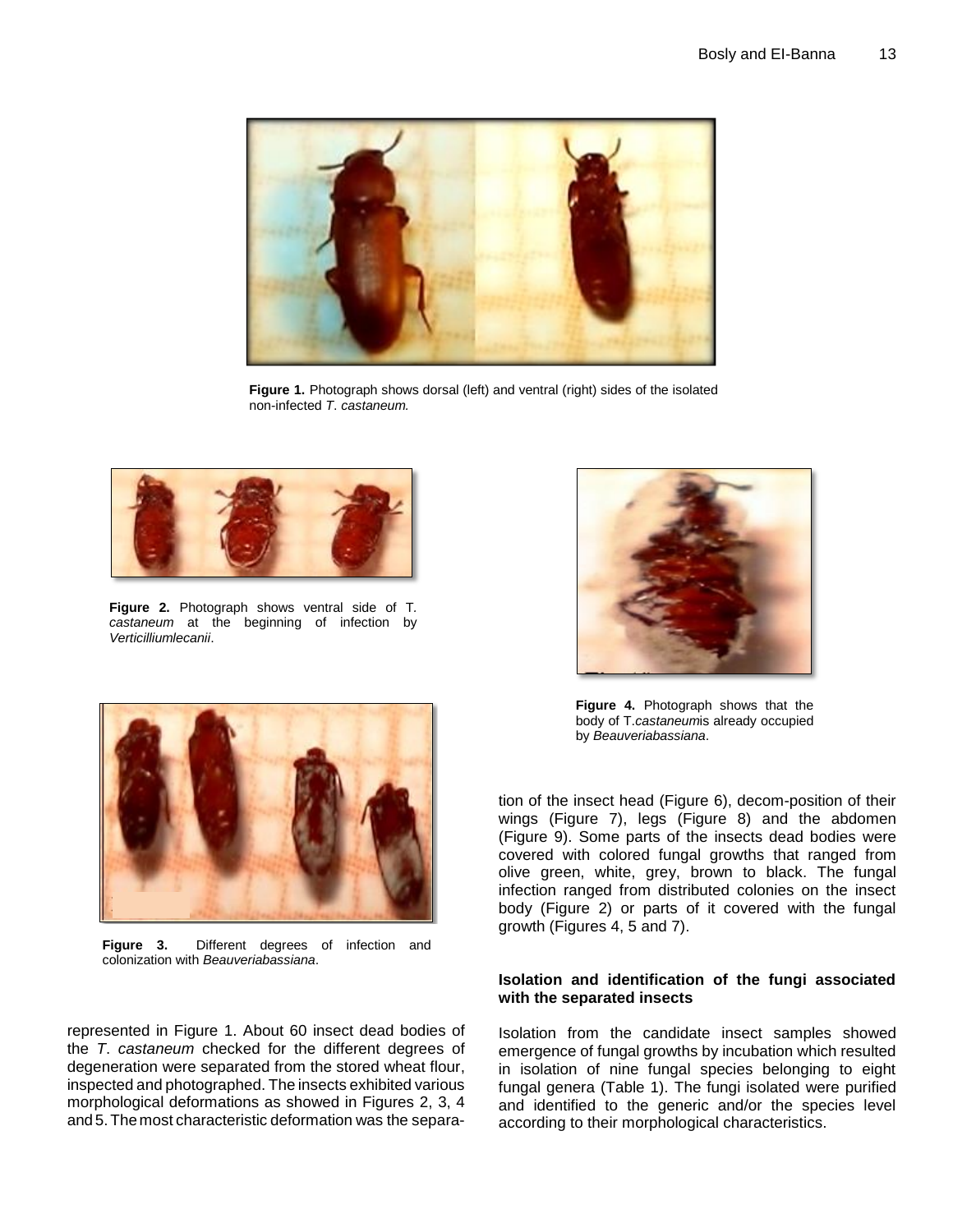

**Figure 5.** Abdomen completely colonized by *Hirsutellaversicolor*.



**Figure 6.** Photograph shows that the half of the dorsal *T. castaneum* decomposed and the head removed as a result of infection by *Aspergillus flavus*



**Figure 8.** Photograph showing the decomposition of the lower part of the abdomen and the fungal growth of *Sporothrix* spp. that covers the frontal mouth parts.



**Figure 9.** Decomposition of the abdomen and the *T*. *castaneum* dead body colonized by the fungal growth.



**Figure 7.** *T*. *castaneum* infected with *Rhizoctonia solani*.

Results indicate that *B. bassiana* and *V. lecanii* were the most dominant fungi among those isolated from red flour beetle of wheat flour samples collected from Jazan showing 28.1 and 26.6%, respectively, followed by *Sporothrix* spp. (14.1%), *Hirsutella versicolor* (9.4%), *Granulomanus* sp. (6.2%), modern *Rhizoctonia solani* and *Moelleriella* sp*.* (4.7%), *Aspergillus fumigatus* and *A*. *flavus* (3.1% ).

### **Light microscopy**

The morphological features of the isolated fungi were studied through examination of slides prepared from the fungal colonies obtained on PDA medium. The preparations were stained by lactophenol-cotton blue and examined by light microscope at magnification 40x. The photographs are represented in Figure 10.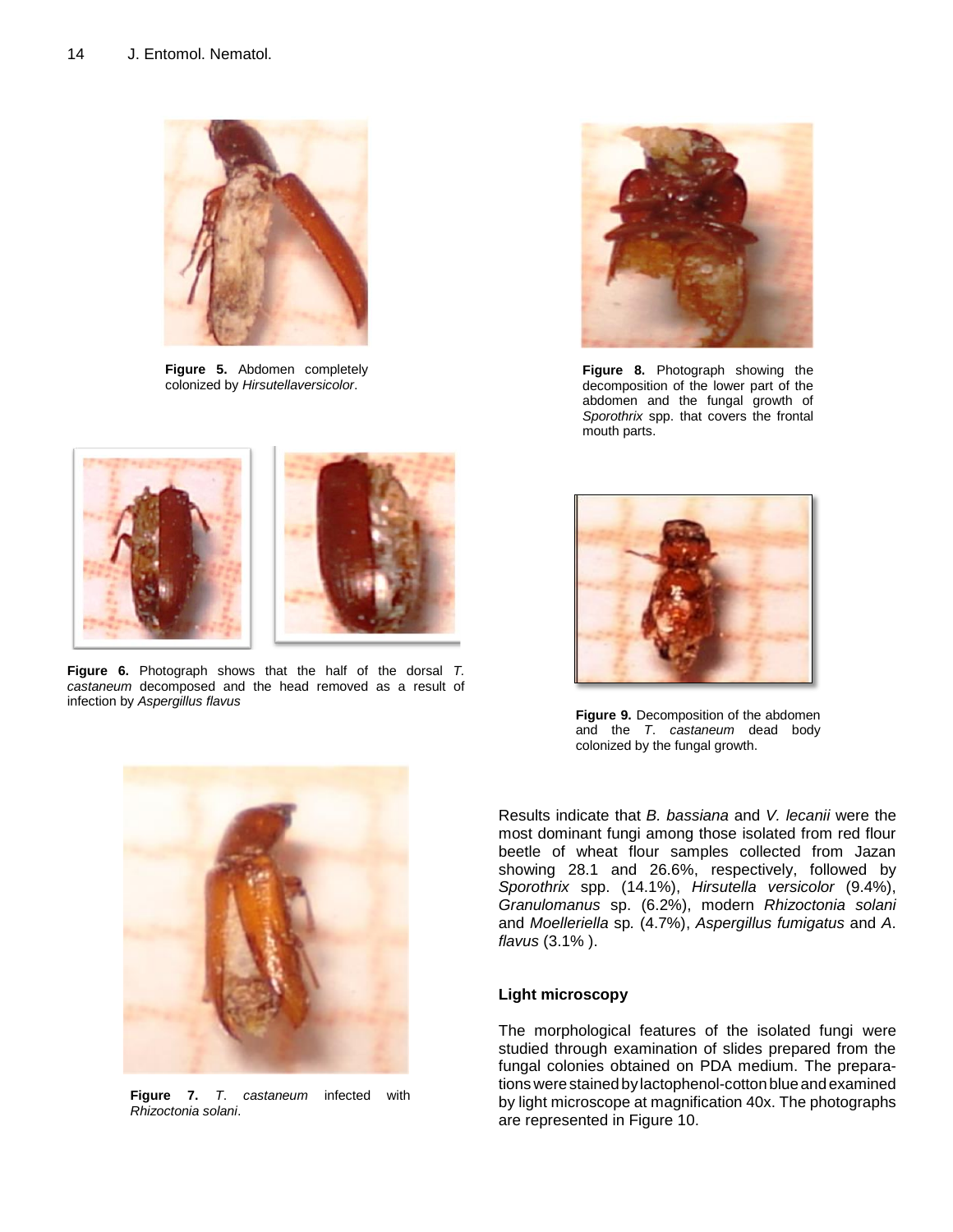| <b>Isolated fungi</b>     | <b>Number of fungal colonies</b> | (%) Frequency * |
|---------------------------|----------------------------------|-----------------|
| Aspergillus flavus        | 2                                | 3.1             |
| Aspergillus fumigates     | 2                                | 3.1             |
| Beauveria bassiana        | 18                               | 28.1            |
| Hirsutella versicolor     | 6                                | 9.4             |
| Modern Rhizoctonia solani | 3                                | 4.7             |
| Granulomanus sp           | 4                                | 6.2             |
| Nomuraeacy lindrospora    | 3                                | 4.7             |
| Sporothrix spp            | 9                                | 14.1            |
| Verticillium lecanii      | 17                               | 26.6            |
| Total                     | 64                               | 100             |

**Table 1.** Fungi isolated from *T*.*castaneum* samples by culturing on PDA medium and their frequencies.

Number of fungal colonies for each fungusX 100

 $*$  *Frequency percentage*  $=$   $\frac{1}{\text{Total number of fungal colonies for the isolated fungi}}$ 



**Figure 10.** Light photographs (40X) showing the morphology of the fungi isolated from the candidate samples of *Tribolium castaneum* stained with lacto phenol-cotton blue: *Verticillium lecanii* (a); modern *Rhizoctonia solani* (b); *Aspergillus flavus* (c); *Aspergillus fumigatus* (d); *Beauveria bassiana* (e); *Nomuraeacy lindrospora* (f); *Hirsutella versicolor* (g); *Sporothrix* sp. (h) and *Granulomanus* sp. (i)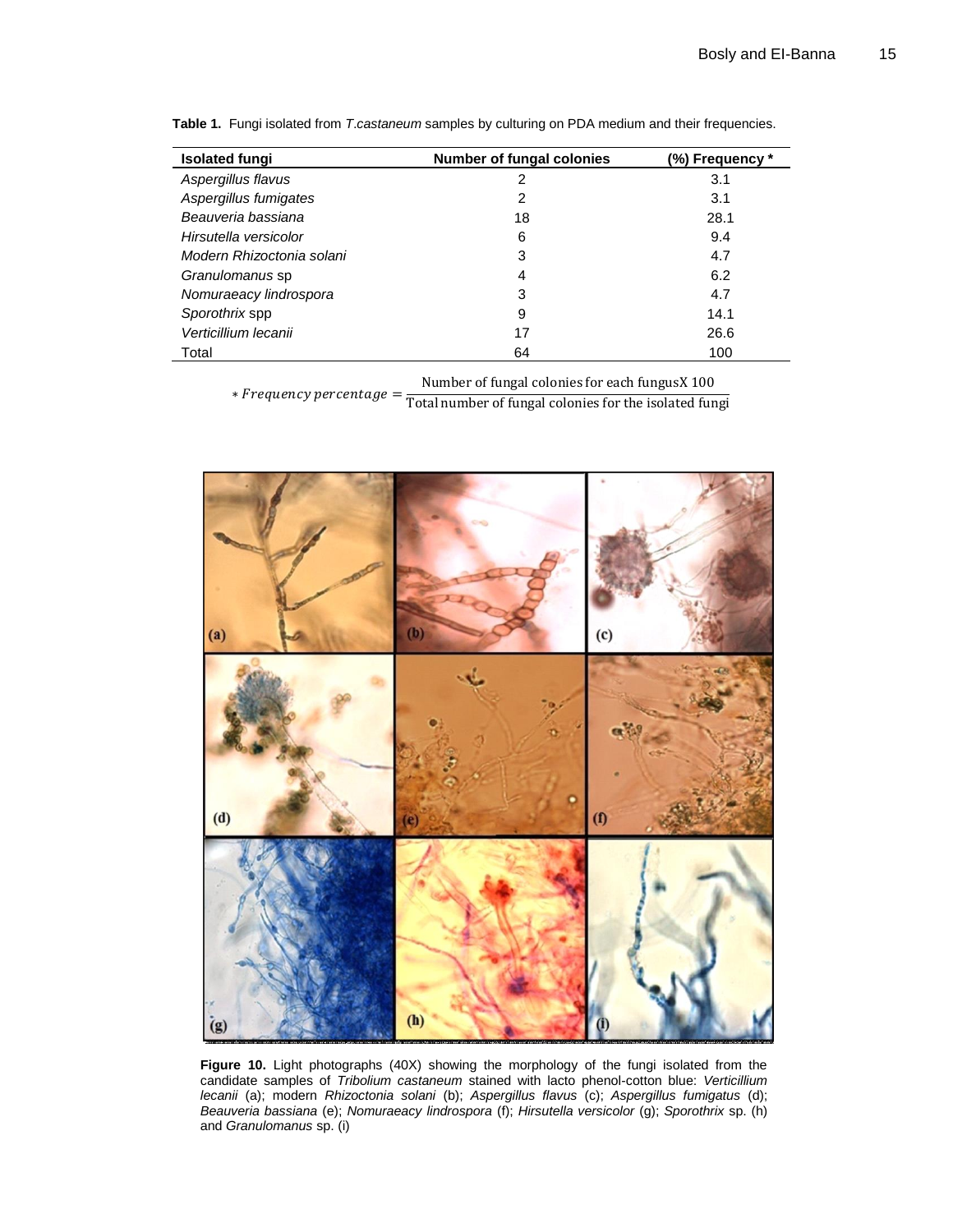# **DISCUSSION**

Several studies confirmed the development and survival of *T*. *castaneum* in wheat flour (Khattak and Shafique, 1986; Shafique et al., 2006; Bosly and Kawanna, 2014). Infestation by insects encourages growth of fungi including those that produce mycotoxins, and results in contamination of commodities with insect bodies and waste products etc. The diversity and distribution of entomopathogenic fungal species depends on environmental conditions, diversity of insect species and their hosts. Dispersal of the fungus probably played an important role in the coevolution with its insect host and the co-evolution of the insect with its plant host (Chaverri et al., 2005). The high moisture and diversified and plentiful insects in tropical countries, especially those like our country (KSA) provide ideal conditions for the entomopathogenic fungi to develop as stated in Gadd et al. (2006). Previously, Shah and Pell (2003) indicated that the dead insect's body infected with an entomopathogenic fungi may be firm and "cheese-like" or an empty shell, often but not always with cream,green,red,orbrownfungalgrowth,eitherenveloping the body or emerging from joints and body segments. Incubation of the candidate insects for 7 days at 25±2°C resulted in emergence of fungal growths on the surface of some incubated insects dead bodies. On the other hand, the rest of the incubated insects still clean even after prolonged incubation period to 14 days. Gabartya et al. (2014) described that *B*. *bassiana* and *M*. *anisopliae* are entomopathogenic and their infection begins when conidia (asexual spores, the seeds of a fungus) attach to insect's cuticle, the spores germinate and penetrate the insect's skin and enter the host. Once the fungus penetrates the host it produces toxins that overcome the insect immune system and the hyphae penetrate through the cuticle to the outside and cause white (*B*. *bassiana*) or green (*M*. *anisopliae*) sporulation on the insect's body. The obtained results about those fungi indicate that invading insects occurred by penetrating their cuticle or "skin." Once inside the insect, the fungus rapidly multiplies throughout the body. Death is caused by tissue destruction and, occasionally, by toxins produced by the fungus. The fungus frequently emerges from the insect's body to produce spores that, when spread by contact with other insects, can spread infection (Moino et al., 2002). Another explanation is the fungi secondary metabolites that increase the chance of insect death (Fan et al., 2013). The previously mentioned fungi have the ability to decompose cuticle layer to be able to penetrate the insect body and colonize it leading to death of these insects. The fungi act through the insect integument in several ways. Long chain hydrocarbons help in or play an important role in initial attachment of the entomopathogenic fungal spores to cuticle given that such dry phialocondia attach in nonspecific manner through hydrophobic interaction (Lord, 2001 and 2009; Shah and Pell, 2003). The chemical, biological or physical treatments

for controlling the insects during storage may contribute towards reducing spread of fungal spores within the storage system (Huang et al., 1997; Athanassiou et al., 2008; Brijwani et al., 2010; Mohale et al., 2010; Beckett, 2011; Villers, 2014).

# **Conclusion**

The natural death of the insects separated from the stored wheat flour gave us the idea of this investigation and the further studies of biological control of the red wheat flour *T*. *castaneum*. The fungi were isolated from insects naturally exhibiting different degrees of deformation, decomposition and superficial fungal growth. The more destructive fungal genera that is *B. bassiana*, *H. versicolor*, *Sporothrix* sp. and *V. lecanii* preserved for further study which will concern biological control of *T. castaneum*

It can be also be concluded that, storage of wheat flour under Jazan conditions which is characterized by high temperature and humidity resulted in the presence of *T*. *castaneum*. Moreover abnormal deformation, decomposetion and or superficial fungal growths flour should be stored in conditions to prevent the flour from attracting insects and fungi to avoid the loss of flour and the health damage resulting from the usage.

# **ACKNOWLEDGMENT**

The authors would like to thank the Fungi Research Department, Plant Pathology Institute, Agriculture Research Center (ARC), Giza, Egypt for the identification of the isolated fungi.

# **Conflict of interest**

The authors declared no conflict of interest.

# **REFERENCES**

- Ainsworth GC (1971). Ainsworth and Bisby's Dictionary of the Fungi. Sixth Edition Farnham Royal, Commonwealth Agricultural Bureaux [for the] Commonwealth Mycological Institute. ISBN-0851980759.
- Athanassiou CG, Kavallieratos NG, Yiatilis AE, Vayias BJ, Mavrotas CS, Tomanović Z (2008). Influence of temperature and humidity on the efficacy of spinosad against four stored-grain beetle species. J. Insect Sci. 8(60): 1-9. http://dx.doi.org/10.1673/031.008.6001
- Barnett HL, Hunter BB (1972). Illustrated Genera of Imperfect fungi. 3rd edition Burgess Publishing Co. USA.
- Beckett SJ (2011). Insect and mite control by manipulating temperature and moisture before and during chemical-free storage J. Stored Prod. Res. 47: 284-292. http://dx.doi.org/10.1016/j.jspr.2011.08.002
- Bosly HA, Kawanna MA (2014).Fungi species and red flour beetle in stored wheat flour under jazan region conditions. Toxicol. Health 30(4): 304–310. http://dx.doi.org/10.1177/0748233712457449
- Bousquet Y (1990). Beetles Associated with Stored Products in Canada: An Identification Guide, 240p. Agriculture Canada